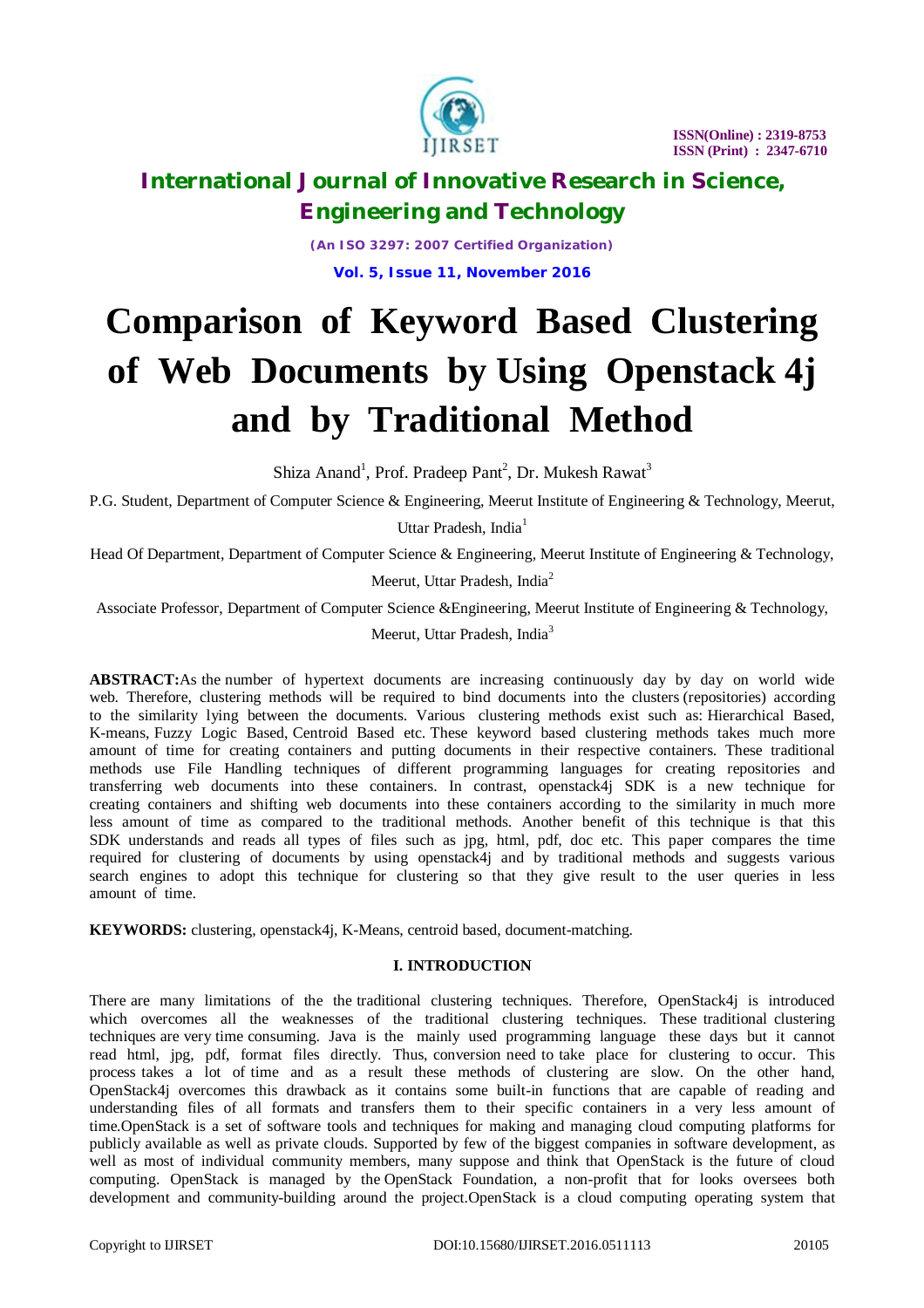

*(An ISO 3297: 2007 Certified Organization)*

### **Vol. 5, Issue 11, November 2016**

controls big pools of computation, storage, and networking related resources throughout a database(datacentre),all managed through a dashboard that gives administrators full control while providing their users to access resources through a web interface.The OpenStack community collaborates around a six-month, time-based release cycle with frequent development milestones. During the planning phase of each product release, the community collects for an OpenStack Design Summit to facilitate programmer (developer) working periods(sessions) and to combine & assemble plans.

# **WHAT IS OPENSTACK4J?**

Anyone may be an OpenStack user and might not even be aware of it. As more and more companies begin to adopt OpenStack as a part of their cloud computing toolkit, the whole universe of apps running on an OpenStack backend is always expanding.OpenStack4j is an open source library that provides the facility of managing an OpenStack deployment process. It is a fluent based Application Programming Interface giving complete and full control over different services of OpenStack.

OpenStack4j is divided into various API abstractions as Java libraries.

# **Telemetry**

"Telemetry (Ceilometer) delivers metering and statistic measurements against OpenStack core-components. This is realistic (ideal) for customer account , billing and reporting of resources."

#### **Identity V2**

"The Identity (Keystone) V2 service provides the centrally availabledatabase and directory of users, endpoints, services, and authorization. This API is basically responsible for authorising, authenticating and providing access to all the other existing OpenStack services. The API also enables administrators to configure centralized access policies, tenants and users.'

# **Network**

"The Network (Neutron) service provides "network connectivity as a service" among interface devices managed by another OpenStack service, basically Nova. The API allows users to create their own personal networks thereby attaching interfaces with them. The OpenStack4j implementation supports Ports, Subnets, Routers and Interface management."

# **Compute**

"The Compute (Nova) service provides management to Servers (running virtual machines), VM Management and diagnostics. The API streamlines day to day management tasks and makes managing the cloud straight forward with fluent design."

# **Identity V3**

"The Identity (Keystone) V3 service provides the central directory of users, services, regions, groups and endpoints. This API is basically responsible for authorising, authenticating and providing access to all the other existing OpenStack services. The API also enables administrators to configure centralized access policies, projects, users and domains."

# **Block Storage**

"The Block Storage (Cinder) Service is a block-level storage solution that enables us in mounting drives to expand (scale) storage. OpenStack4j implementation completely (fully) supports all major operations."

# **Orchestration**

"Orchestration (Heat) is a service that we can use to orchestrate multiple composite cloud apps. Using OpenStack4j we can control Templates, Stacks, Events and Resources."

# **Object Storage**

"Object Storage (Swift) provides persistant and reliable object storage for media and files which can be shared universally(globally) or kept private for connection-less (adhoc) storage."

# **Image**

"The Image (Glance) service provides registration, discovery and delivery services for server and disk images. Stored images can be used as a template for quick booting of new running instances via the Compute management service."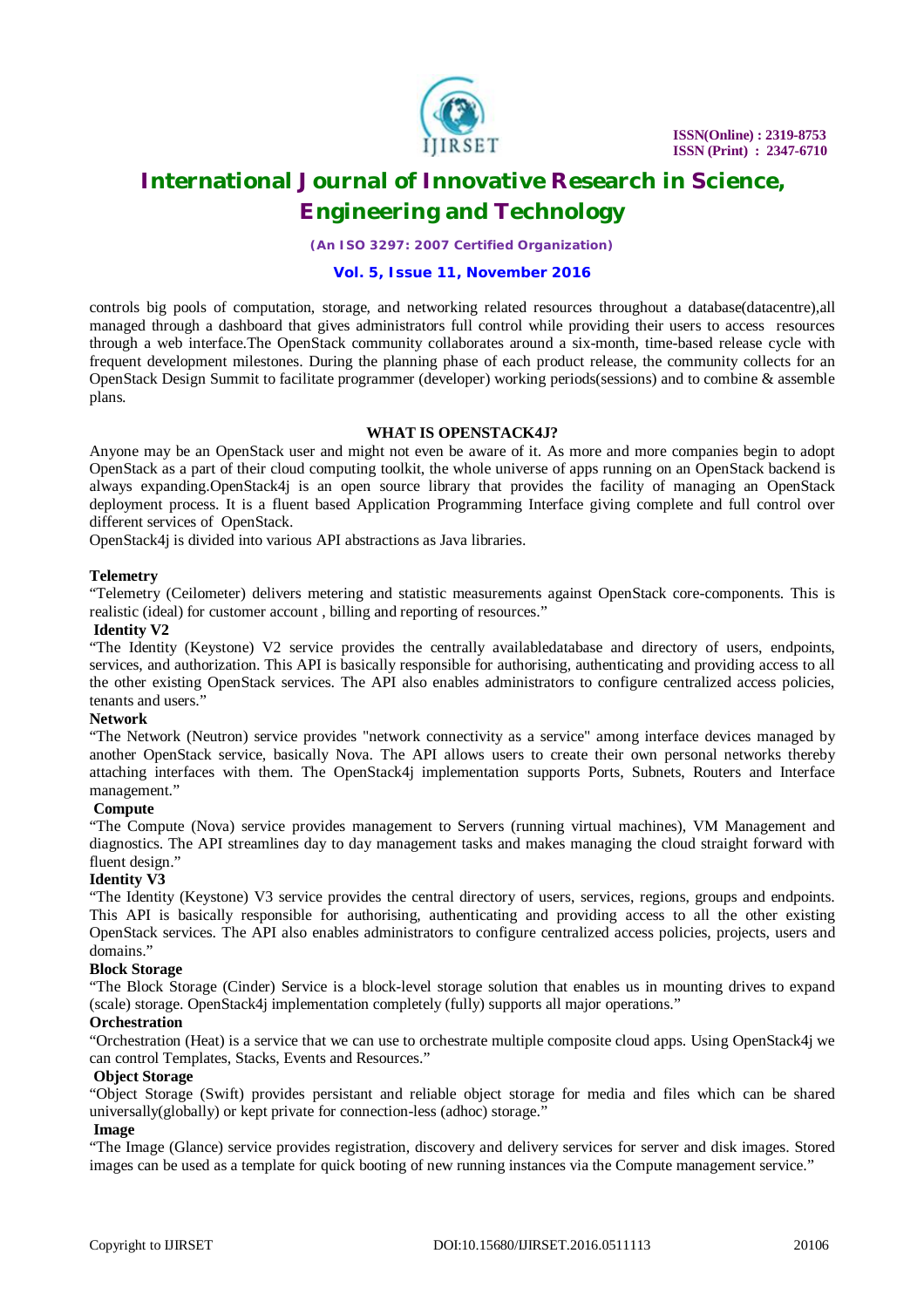

*(An ISO 3297: 2007 Certified Organization)*

#### **Vol. 5, Issue 11, November 2016**

#### **Why to use OpenStack4j?**

OpenStack is a huge and a large system to maintain and manage. It is made it easy by providing a simplistic fluent API and intelligent error handling process.

#### **Clustering**

Clustering or cluster analysis is the task of collecting and grouping a set of objects in such a manner that objects in the same group (called a cluster) are similar (in some sense or another) to each other than to those in other groups (clusters). This is a major task of exploratory data mining, and a more common technique for statistical data analysis, used in many fields, pattern recognition, including machine learning image analysis, bioinformatics, information retrieval, data compression and computer graphics.

#### **K-Means Clustering**

It is a partitioning technique which finds mutual exclusive clusters of spherical in shape. It produces (generates) a specific number of disjoint, flat (non-hierarchical) clusters. Statistical method can be used to group (cluster) to assign rank values to the cluster categorical data. Categorical data have been converted into numeric by assigning rank value [115]. K-Means algorithm arranges (organizes) objects into k – partitions where each partition represents a cluster (Group). We initially start with initial set of means and classify cases based on their distances to their centres. Then, we compute the cluster means again, using the cases that are assigned to the clusters, then, we regroup and reclassify all cases based on the new set of means. We keep repeating this step till cluster means don't change between all successive steps. Lastly, we calculate the means of cluster once again and assign the cases to their permanent groups or clusters.

#### **DOCUMENT CLUSTERING**

Document clustering is the way of collecting similar documents into bins, where similarity is some function on a document.Document clustering relates to the use of descriptors and descriptor extraction. Descriptors are sets of words that describe the contents within the cluster. Document clustering is considered to be a centralized process. Examples of document clustering include web document clustering for search users.

#### **II. RELATED WORK**

**"Web Document Clustering and Ranking using Tf-Idf based Apriori Approach [01]",**The dynamic web has increased exponentially in the past few years with more than thousands of files and documents related to a subject available to the user now. Most of the web documents are not structured and not in an organized manner and therefore user is facing more difficulty in finding necessary and relevant documents. A more useful and efficient mechanism is combining clustering (grouping) with ranking, where clustering can group the similar documents at one place and ranking can be applied to each cluster for viewing the top documents at the initial beginning. Besides the particular clustering algorithm, the different term weighting functions applied to the selected features to represent that web document is a main aspect in clustering. Keeping this task in mind, we propose a new mechanism called Tf-Idf based Apriori for clustering the web based documents. Then we rank the documents in each cluster using Tf-Idf and similarity factor of documents based on the user queries. This approach will help the user to get all the relevant documents at one place and can restrict the search to few top documents of choice. For experimental purpose, we have taken the Classic3 and Classic4 datasets of Cornell University having more than 10,000 documents and using Gensim toolkit to carry out the work. We have compared our approach with traditional apriori algorithm and found that our approach is giving much more better results for higher minimum support. Our ranking mechanism is also giving a good F-measure of 78%.

**"Clustering Web Documents using Hierarchical Method for Efficient Cluster Formation [02]",** Document clustering aims to group, in an unsupervised way, a given document set into clusters such that documents within each cluster are similar between each other than those in different clusters. It is an enabling technique for a wide range of information retrieval tasks such as efficient organization, browsing and summarization of large volumes of text documents. Cluster analysis aims to plan and organize a collection of patterns into clusters (groups) based on similarity. Clustering has its existence (root) in many fields, like mathematics, computer science, statistics, economics and biology. In different application domains, a large variety of clustering techniques have been developed, depending on the methods used to represent data, the techniques for grouping data objects into clusters and the measures of similarity between data objects. The first part is a document index model, the Document Index Graph, which allows for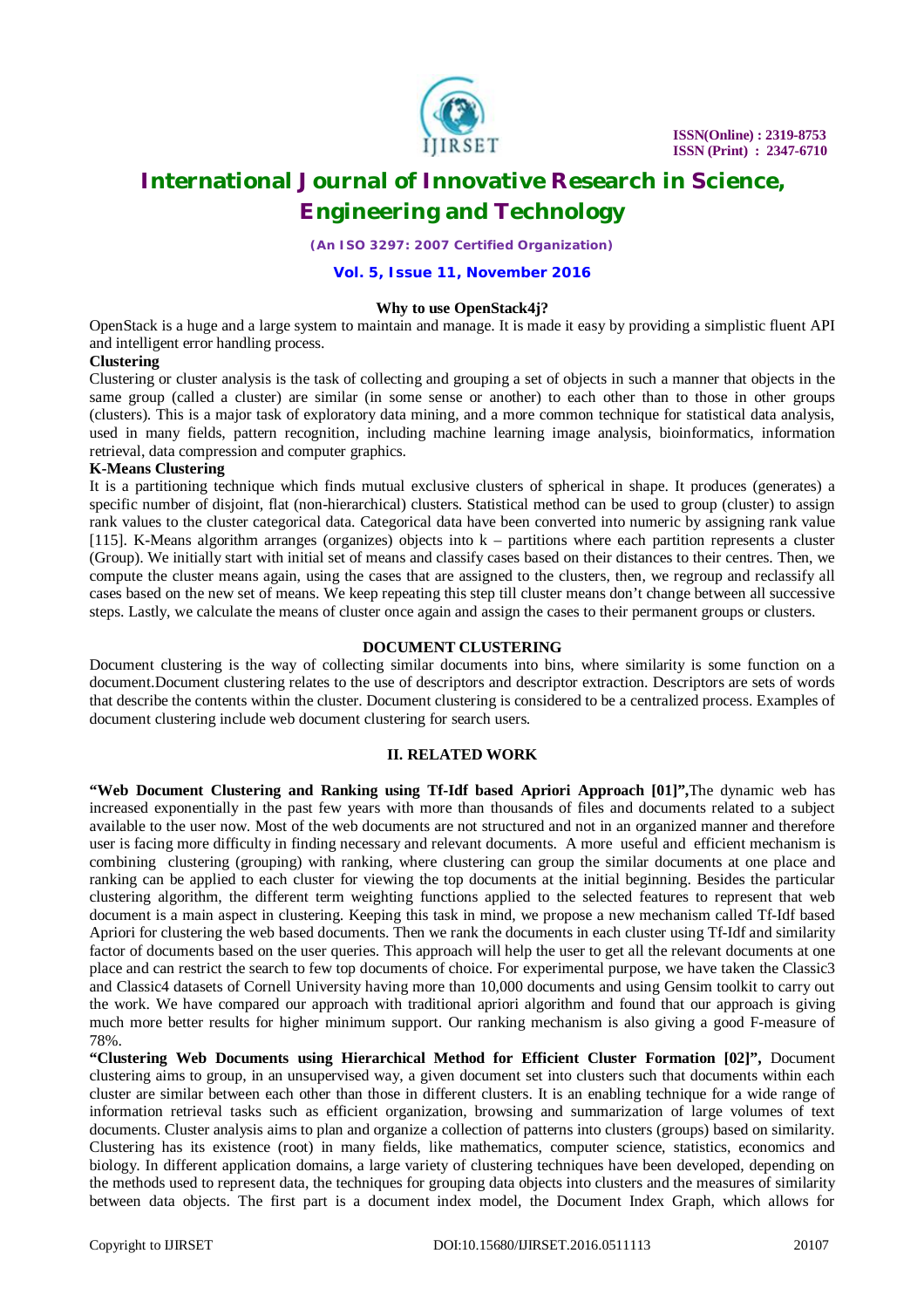

*(An ISO 3297: 2007 Certified Organization)*

#### **Vol. 5, Issue 11, November 2016**

incremental construction of the index of the document set with an emphasis on efficiency, rather than depending (relying) on single-term indexes only. It provides reliable (efficient) phrase matching that is used to judge the similarity between documents. This model is flexible in that it could revert to a compact representation of the vector space model if we choose not to index phrases. The second part is an incremental document clustering algorithm based on maximizing the closeness (tightness) of clusters by carefully watching the pair-wise document similarity distribution inside clusters. Both the phases are based upon two algorithmic models called Gaussian Mixture Model and Expectation Maximization. The combination of these two components creates an underlying model for robust and accurate document similarity calculation that leads to much improved results in Web document clustering over traditional methods.

**"Web Document Clustering: A Feasibility Demonstration [03]",** This paper explains that Users of Web search engines are often forced to shift through the long ordered list of document "snippets" returned by the search engines. The IR community has explored document clustering as an alternative method of organizing retrieval results, but grouping (clustering) has yet to be deployed on the major search engines.The paper articulates the unique requirements of Web document clustering and reports on the first evaluation of clustering methods in this domain. A key requirement is that the methods create their clusters based on the short snippets returned by Web search engines. To our Surprise, we find that clusters based on snippets are almost as good as clusters created using the full text of Web documents. To satisfy the stringent requirements of the Web domain, we have introduced an incremental, linear time (in the document collection size) algorithm called Suffix Tree Clustering (STC), which creates clusters based on phrases shared between documents. We show that STC is much faster than standard clustering methods in this domain, and argue that Web document clustering via STC is both feasible and potentially fruitful as well as beneficial.

# **"Document Clustering Based On Non-negative Matrix Factorization [04]",**

In this paper, we propose a novel document clustering method based on the non-negative factorization of the termdocument matrix of the given document corpus. In the latent semantic space derived by the non-negative matrix factorization (NMF), each axis captures the base topic of a particular document cluster, and each document is represented as an additive combination of the base topics. The cluster membership of each document can be easily determined by finding the base topic (the axis) with which the document has the largest projection value. Our experimental evaluations show that the proposed document clustering method surpasses the latent semantic indexing and the spectral clustering methods not only in the easy and reliable derivation of document clustering results, but also in document clustering accuracies.

**"Web Search Result Clustering - A REVIEW [05] ",** The ever-increasing information on the web with its heterogeneity and dynamism needs an information retrieval system which serves searcher's ambiguous, ill-formed, short queries with relevant result in a precise way. Web search result clustering has been emerged as a method which overcomes these drawbacks of conventional information retrieval (IR) systems. It is the clustering of results returned by the search engines into meaningful, thematic groups. This paper gives a succinct overview and categorizes various techniques that have been used in clustering of web search results.

**"Matching Similarity for Keyword-based Clustering [06]",** Semantic clustering of objects such as documents, web sites and movies based on their keywords is a challenging problem. This requires a similarity measure between two sets of keywords. We present a new measure based on matching the words of two groups assuming that a similarity measure between two individual words is available. The proposed matching similarity measure avoids the problems of traditional measures including minimum, average and maximum similarities. We demonstrate that it provides better clustering than other measures in location-based service application.

**"Learning to Cluster Web Search Results [07]",** Organizing Web search results into clusters facilitates users' quick browsing through search results. Traditional clustering techniques are inadequate because they don't generate clusters with highly readable names. In this paper, we re-formalize the clustering problem as a salient phrase ranking problem. Given a query and the ranked list of documents (typically a list of titles and snippets) returned by a certain Web search engine, our method first extracts and ranks salient phrases as candidate cluster names, based on a regression model learned from human labelled training data. The documents are assigned to relevant salient phrases to form candidate clusters, and then the final clusters are created and generated by merging these candidate clusters. Experimental results verify our method's effectiveness and feasibility.

**"A Comparison of Word- and Term-based Methods for Automatic Web Site Summarization [08]",** Automatic Website summarization is an effective means of making the content of a web site easily available and accessible to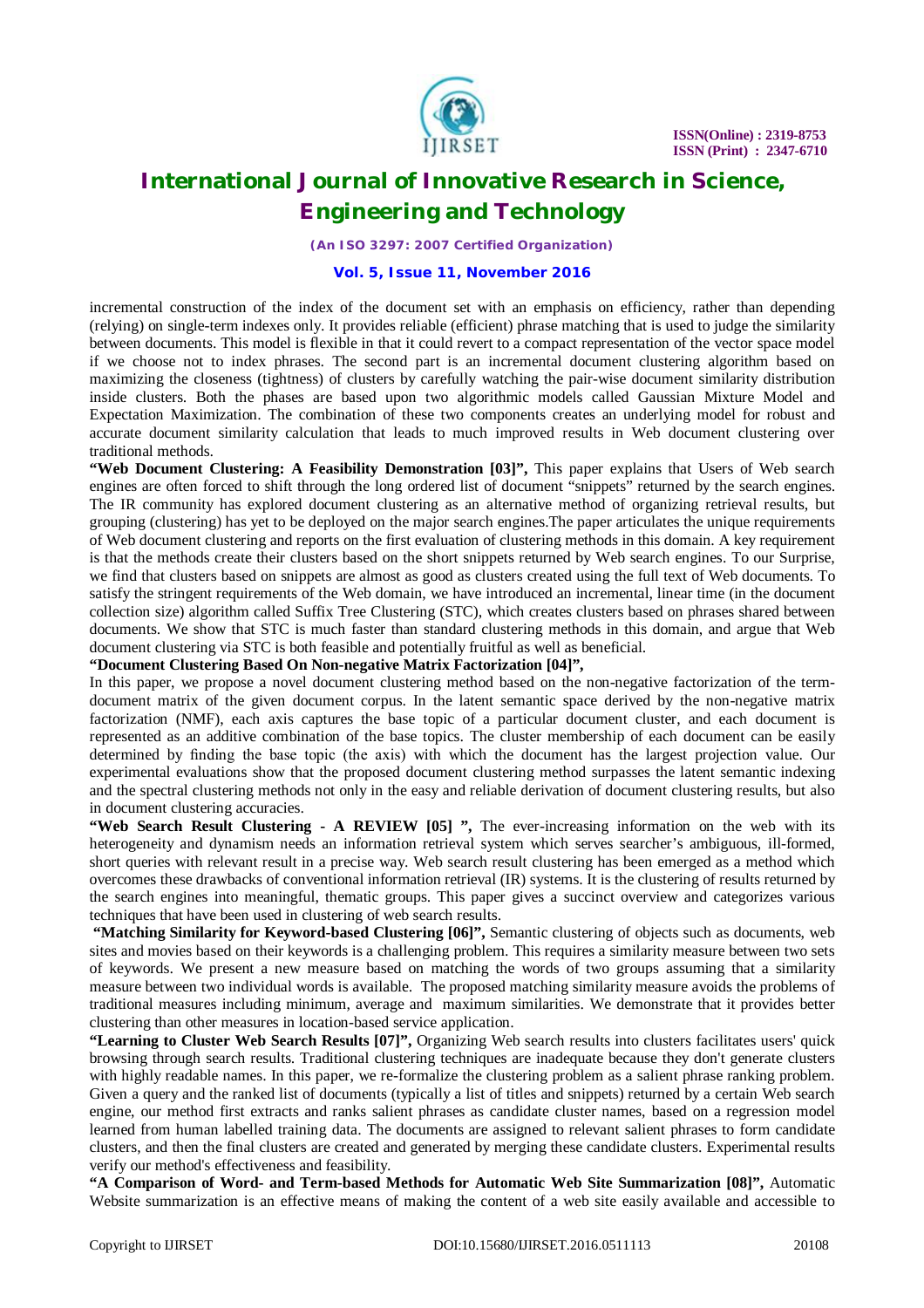

*(An ISO 3297: 2007 Certified Organization)*

#### **Vol. 5, Issue 11, November 2016**

Web users. We demonstrate that a content-based approach to summarization, which is based on keyword and key sentence extraction from narrative text, is able to generate summaries that are as informative as human authored summaries. This work is directed towards summary generation based on n-gram-terms extracted by C-value/NC-value method. Key-term-based summaries are compared with keyword-based summaries for a list of test Web sites. The evaluation indicates that the key-term-based method is significantly better than the keyword-based method.

#### **III. PROPOSED SYSTEM**

As the quantity of hypertext documents are increasing continuously day by day on internet. In this way, clustering techniques will be required to tie reports into the groups (archives) as per the comparability lying between the documents. In this paper, we proposed an optimized virtual machine migration mechanism which based on the Open Stack cloud platform. openstack4j software development kit is a new technique for creating containers and shifting web documents into these containers according to the similarity in much more less amount of time as compared to the traditional methods. We use OpenStack4j for clustering of document while searching for documents to improve the accuracy of result.



Documents arefetched from the www and submitted to the crawler. A crawler is a program that fetches pages and information from the www. Crawler inturn forwards the document to the classifier. The work of the classifier is to categorize and clusters objects or instances having common behaviors and structural attributes. Classifier searches the documents with the help of different searching methods and algorithms. This paper is least concerned about the searching method applied and its selection. Classifier will work with OpenStack4j toforward the fetched documents. IBM object storage contains containers in which different data is placed based on similarity among them. Therefore, particular Container is selected by the Container Identifier based on matching of documents. IBM Object Storage is like a Warehouse. Itis a service introduced by IBM for storing objects. The IBM Object Storage is linked with the containers in which all the information and files reside. And it has a Bi-directional relation with the Container Identifier. The user can generate Query for the documents required by him. And Repository Select will provide the user the required information by choosing files from the specific container. Thus, The chain continues and the information retrieval is done in a much less time as compared to the traditional methods because of OpenStack4j. An Annotation is an explanation attached to the text, image and other different types of data and helps in locating the appropriate container according to user query.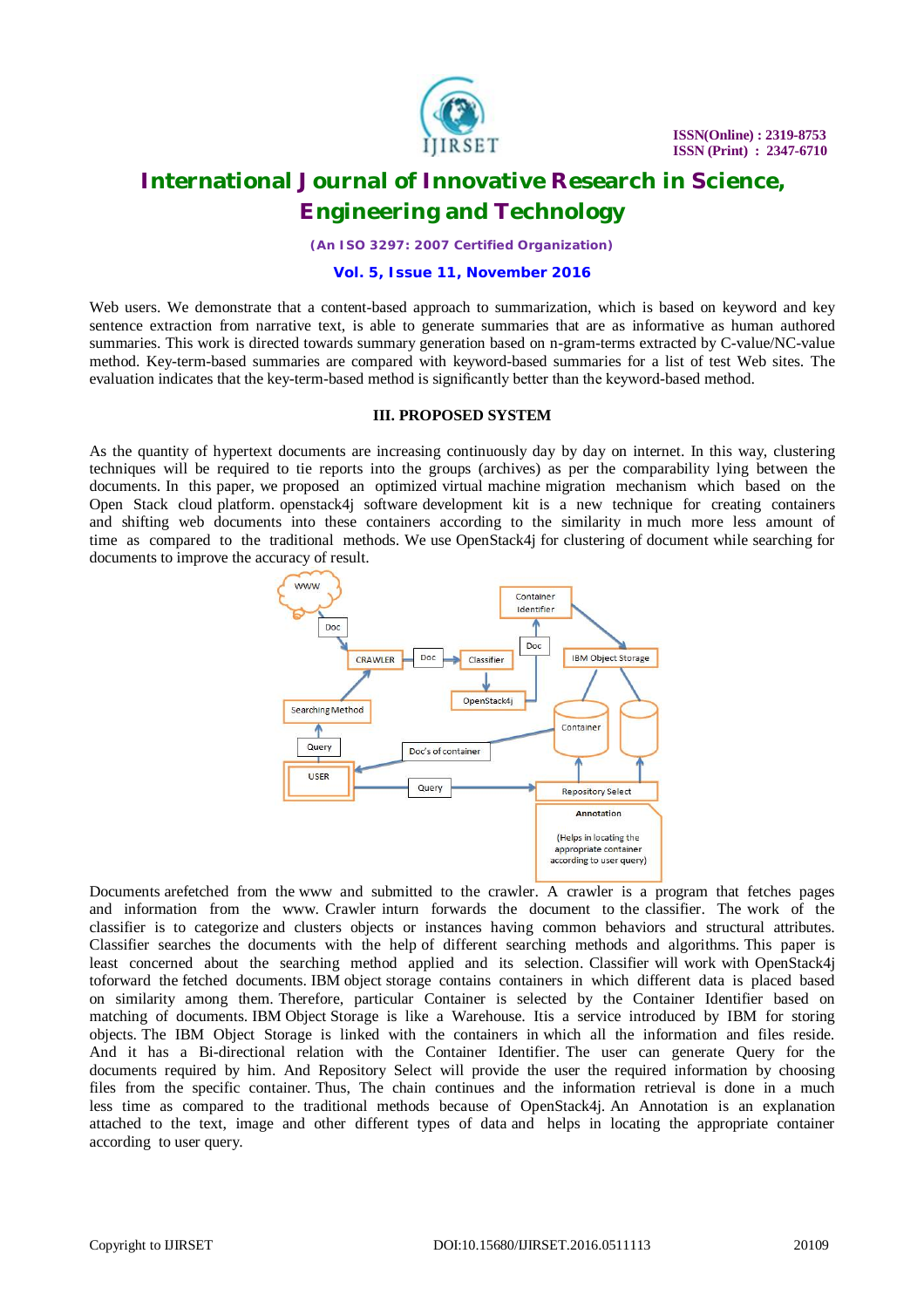

*(An ISO 3297: 2007 Certified Organization)*

#### **Vol. 5, Issue 11, November 2016**

| <b>Result Analysis</b> |                 |         |                                        |               |                |                                           |               |             |
|------------------------|-----------------|---------|----------------------------------------|---------------|----------------|-------------------------------------------|---------------|-------------|
| No. of                 | <b>Clusters</b> | Average | Cluster creation time taken (millisec) |               |                | Time taken to transfer documents to their |               |             |
| Doc's                  | Created         | Cluster |                                        |               |                | specific cluster(milisec)                 |               |             |
|                        |                 | Size    |                                        |               |                |                                           |               |             |
|                        |                 |         |                                        |               |                |                                           |               |             |
|                        |                 |         |                                        |               |                |                                           |               |             |
|                        |                 |         | K-<br>By                               | By            | By OpenStack4j | $\overline{K}$ -<br>By                    | By            | <b>By</b>   |
|                        |                 |         | means                                  | Agglomerative |                | means                                     | Agglomerative | OpenStack4j |
|                        |                 |         |                                        |               |                |                                           |               |             |
| 20                     | 2               | 9       | 2                                      | 2.7           | 1.8            | $\overline{2}$                            | 2.9           | 1.7         |
| 30                     | 4               | 15      | 4                                      | 4.5           | 3.2            | 3                                         | 3.8           | 2.5         |
| 40                     | 5               | 10      | 7                                      | 6.7           | 5.5            | 4                                         | 4.7           | 3.7         |
| 50                     | 8               | 18      | 10                                     | 10.9          | 8.9            | 7.1                                       | 7.6           | 6.6         |
| 60                     | 11              | 20      | 11                                     | 11.4          | 10.3           | 10                                        | 10.8          | 9.8         |
| 70                     | 15              | 8       | 14                                     | 15            | 13.8           | 11                                        | 11.7          | 10.5        |
| 80                     | 14              | 10      | 17                                     | 17.4          | 16.6           | 13                                        | 13.6          | 12.7        |
| 90                     | 17              | 12      | 18                                     | 18.7          | 17.8           | 14                                        | 14.5          | 13          |

Fig: Table showing the comparison of time taken to transfer files and storage in cluster using OpenStack4j and other traditional techniques.



**Fig:** Graph showing the comparison of time taken to transfer files and storage in cluster using OpenStack4j and other traditional techniques.

#### **IV. CONCLUSION**

The paper concludes with the fact that clustering and transfer of web -based data is much more faster and easier when done through Object based storage using OpenStack4j as compared to the existing methods of clustering like Agglomerative based clustering, clustering by K-Means, Centroid based clustering and various other traditional methods of clustering. The above shown graph and the table of comparison on the basis of time taken by each clustering technique to transfer the documents to their specific containers, clearly depicts that OpenStack4j takes the least amount of time. The reason behind is that it does not need to convert documents of any format, it already has pre-defined and built in functions that can accept the documents in their existing formats, and this feature is not found in the traditional clustering techniques, therefore, they need to convert first and then perform clustering, which consumes a lot of extra time.

#### **REFRENCES**

[1] Kevin Jackson and Cody Bunch, "OpenStack Cloud Computing Cookbook", Second Edition, 2001, Page No.400

[2] Tom Fifield, Diane Fleming & Joe Topjian, "OpenStack Operations Guide" by O'Reilly Publications, @itarchitectkev, openstack.prov12n.com